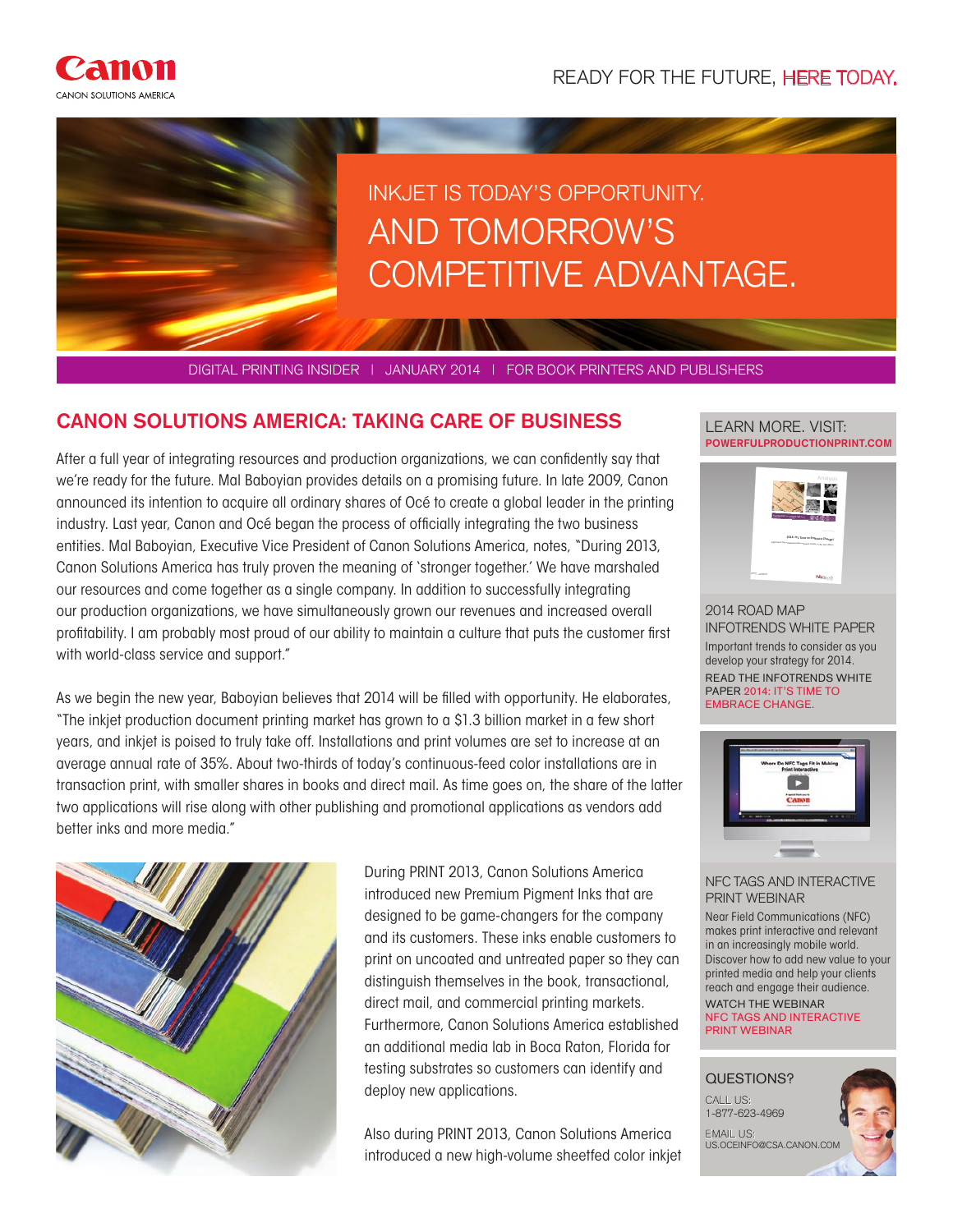#### **CANON SOLUTIONS AMERICA: TAKING CARE OF BUSINESS (CONTINUED)**



OCÉ COLORSTREAM® 3500

digital press. Under the development name "Niagara," this device is designed to accelerate the printing industry's transition from offset to high-volume digital output. Baboyian states, "This new digital press will help consolidate sheetfed monochrome and color workflows onto one production printing system."

Baboyian is also responsible for Canon's large format business. Looking forward to 2014, Baboyian says, "We see a significant opportunity for print service providers of all sizes to drive new revenue streams with large format applications. The Océ ColorWave® 900 printer closes the gap between digital inkjet and traditional offset technologies. First announced at drupa 2012 under the concept name of Project Velocity, the device was designed for the GA (Graphic Arts), AEC (Architecture, Engineering and Construction), and GIS (Geographic Information Systems) markets. It offers a digital workflow that can help increase productivity, lower running costs, and increase flexibility for variable data and short-to-medium-run length print jobs. In concert with our Arizona product line, we now offer a very robust portfolio that opens new opportunities for commercial printers."

The past 12 months have proven to be extremely prosperous for Canon Solutions America, as well as customers and prospects. Baboyian concluded, "We are now able to offer even better products, services, support, software, and financing. 2014 is here, and our product lineup has never been stronger. As we continue to work with old and new customers, we embrace a spirit of collaboration and focused customer service that has become our hallmark."

#### **2014: IT'S TIME TO EMBRACE CHANGE!**

*Excerpted From InfoTrends' Business Development Services 2014 Road Map by Barb Pellow*

Embracing change is vital to your business' ongoing success. The tools that businesses and consumers use to communicate are ever-changing. While print remains a core communications tool that is not going away, the ways in which it is used and produced are changing. Customers' expectations are changing too–they expect providers to deliver more value. In 2014, dynamic businesses will meet these changes head-on, prepare to address the risks that the changes bring, and have the fortitude to adjust their business models to thrive and succeed. Success will require exploring new target markets, emerging technologies, new competitors, and print as well as non-print media alternatives. Navigating the year ahead starts with identifying the key trends and forces that will shape the business landscape. InfoTrends believes that the following 10 trends will yield the most influence:

- 1. Follow the pages! For a significant number of print applications, changes in print demand will drive the transfer of offset produced pages to digital devices (electrophotographic and inkjet).
- 2. Digital printing today is more than four-color. Texture, sparkle, and enhanced color add more value and margin to digital print.
- 3. The right substrate opens the opportunity for high value (margin) print in today's market.
- 4. It's more than "big data" it's the right data in real time!
- 5. Lean is still in. Workflow is at the heart of productivity and profitability, and more and more tools are available to deliver on the lean promise.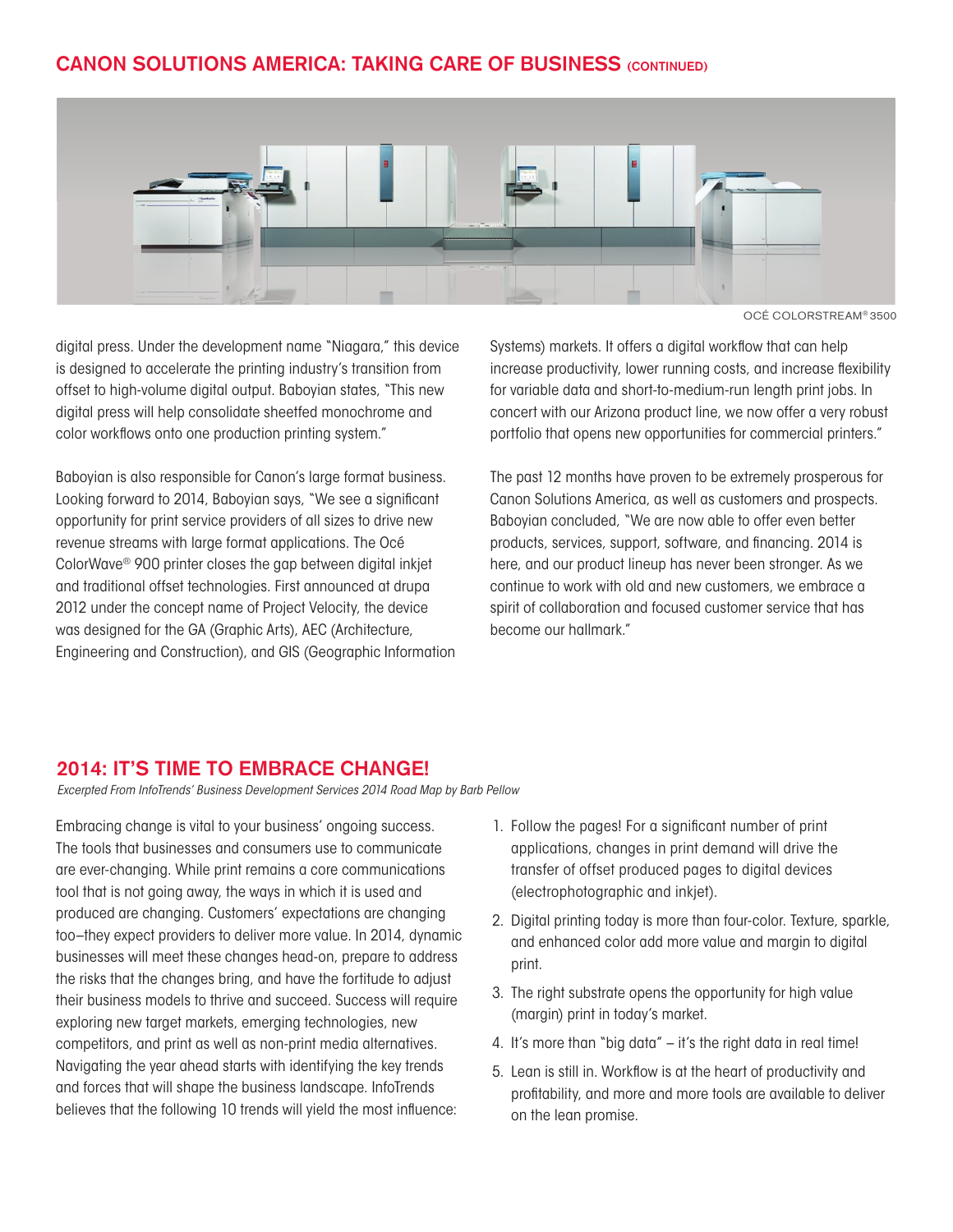#### **2014: IT'S TIME TO EMBRACE CHANGE!**

- 6. Mobile-to-print and print-to-mobile will become critical value-added services due to the pervasiveness of tablets and smartphones.
- 7. If you haven't already, it's time to make print interactive!
- 8. Print service providers are stepping up to the challenge of repositioning their businesses.
- 9. Sales professionals will be business differentiators in 2014. Your sales team needs to deliver insight to drive sales!
- 10.Acquisitions, mergers, and partnerships will continue. The best results will come from deals that are designed to transform businesses and expand value-added services.

We've all heard the old adage, "The only constant is change." In the printing industry, change has happened more quickly than many would have wanted it to. There is no denying that transformative technologies have arrived and economies have shifted. The difficulty of change is not the problem, though–the real obstacle is the in-between time before we accept the fact that business transformation is critical.

Successful businesses recognize changes and embrace them early, because that's much easier than playing catch-up. Waiting too long can put you at a competitive disadvantage. In 2014, I hope you are excited about change and that your business takes the lead in embracing it!

#### **VISIT POWERFULPRODUCTIONPRINT.COM**

InfoTrends' 2014 road map provides our recommendations on how to harness market trends to grow revenue and profit in 2014. Read the full document, which includes details, statistics, and examples. DOWNLOAD THE INFOTRENDS WHITE PAPER 2014: IT'S TIME TO EMBRACE CHANGE.



Comments or Questions?

#### WE KNOW PRODUCTION PRINT.

Canon Solutions America helps you stay on the leading edge of our quickly-changing industry with valuable resources. Easy to access, easy to use, and FREE!

#### NOT YET A CUSTOMER?

Access our robust Digital Printing Resource Center for a wide array of educational and informational resources such as:

- Customer videos
- Press demos • Webinars
- 
- White papers

VISIT CSA.CANON.COM/GA

#### ALREADY A CUSTOMER?

- Tap into even more robust business development resources by logging into your PressGo! account to access:
- Valuable development resources
- Training invitations
- Free marketing templates
- 
- Peer engagement opportunities

REGISTER OR LOGIN AT MYPRESSGO.COM

#### READY FOR THE FUTURE, HERE TODAY.

The Océ brand has a reputation for high-speed production print solutions that are built to last. From cutsheet to continuous feed, monochrome to full-color, and toner to inkjet, these scalable printing and workflow solutions are customized for your business and backed by award-winning service. As part of Canon Solutions America, we have the brightest R&D minds advancing tomorrow's innovations to help you grow your business, control costs and practice environmental stewardship. Whether it's improving productivity or opening new markets and applications, we're ready for the future.

CSA.CANON.COM/PRODUCTIONPRINT 1-877-623-4969



#### QUESTIONS?

CALL US: 1-877-623-4969 OR EMAIL US: US.OCEINFO@CSA.CANON.COM

Download a QR code reader app and scan with your smart phone to learn more about Canon Solutions America Production Print Solutions!

Panon CANON SOLUTIONS AMERICA

Canon is a registered trademark of Canon Inc. in the United States. Océ ColorWave, Océ ColorStream, and "Océ"are registered trademarks of Océ-Technologies B.V. All other referenced product names and marks are trademarks of their respective owners and are hereby acknowledged. ©2014 Canon Solutions America, Inc. All rights reserved.